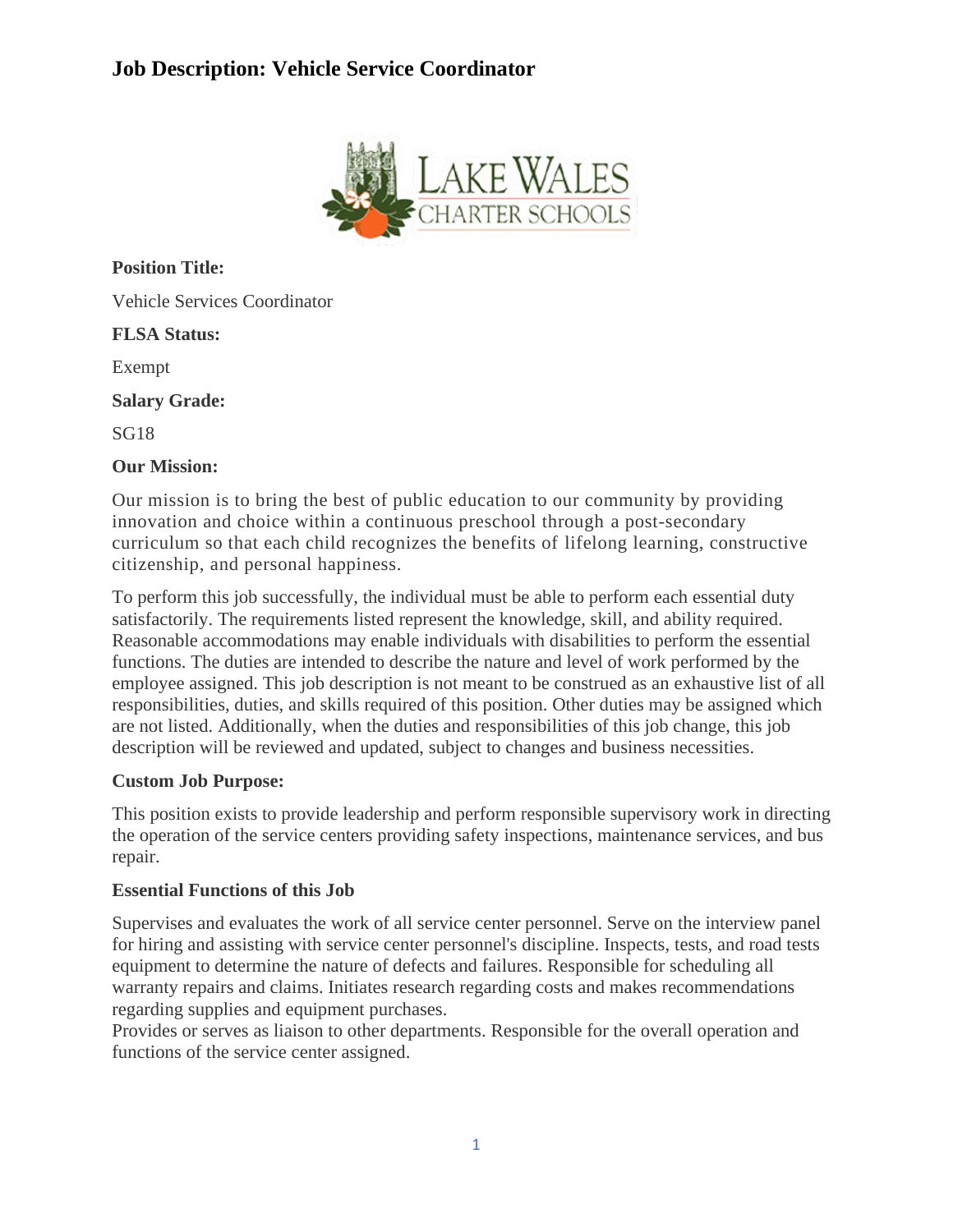# **Job Description: Vehicle Service Coordinator**

# **Non-Essential Functions of this Job**

Performs other duties as assigned.

## **Knowledge, Skills, and Abilities:**

Considerable knowledge of the construction, assembly, adjustment, and maintenance of various automobiles, buses, trucks, and other equipment. Significant understanding of the methods and practices used in parts acquisition and the repair and maintenance of school buses, medium/heavy trucks, and automotive equipment. Understands and follows oral and written instructions.

Ability to diagnose defects and relay corrections to shop personnel. Ability to place, inspect and supervise the work of employees. Ability to establish and maintain an effective working relationship with employees, other departments, and the public.

Considerable knowledge and ability to operate computerized programs related to service center operations. Prepares payroll for employees at the service center.

Considerable knowledge of the occupational hazards and safety precautions of the job. Ability to follow DER (Department of Environmental Regulation), EPA (Environmental Protection Agency), and OSHA (Occupational Safety and Health Administration) guidelines as to the handling, storing, and disposal of waste material. Bilingual/biliterate preferred.

#### **Education, Experience, and Certification/License Requirements**

Graduation from high school or completion of GED is required. Graduation from an accredited technical school or the Automotive/Diesel Repair Program is preferred. A minimum of four (4) years of experience as a service technician is required. Experience as a fleet shop supervisor liked. Master ASE certifications are preferred. Appropriate State of Florida Driver's License.

## **Work Context:**

Requires some sitting and standing, walking, and moving about to coordinate work. Alternative communication systems include electronic mail, telephones, and computers. Requires coordination of work tasks to establish priorities, set goals, and meet deadlines. Requires face-toface discussions and contact with individuals and teams. Requires work with students, internal and external communications, and the public.

#### **Physical Environment:**

Requires working indoors in environmentally controlled conditions. Requires sitting for most of the day, and the ability to lift, carry, move, and position objects infrequently weighing up to 20 pounds.

**Local Code:** 9000 **EEO5:**